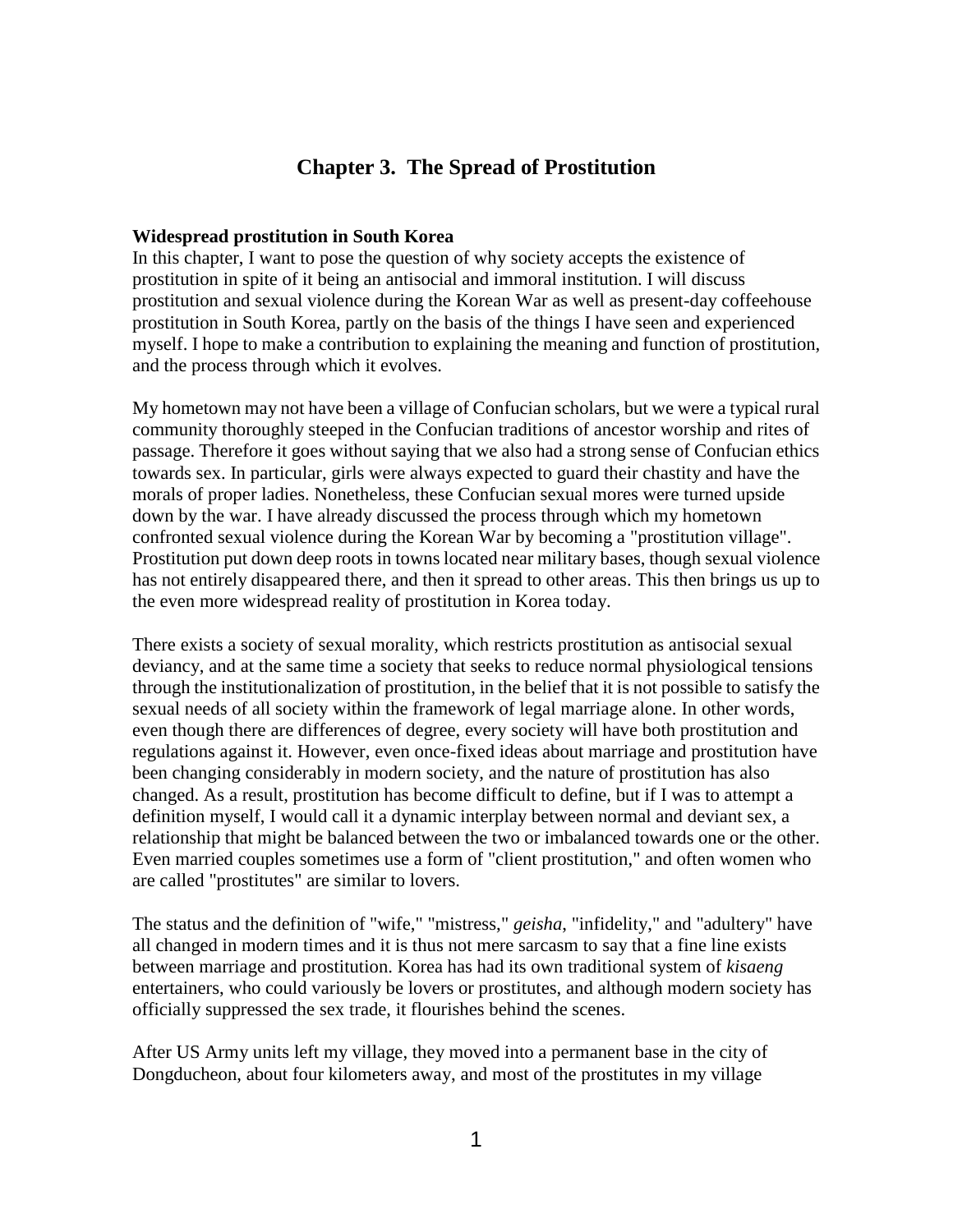accompanied them. It has been said that the total number of such prostitutes, known as "Western whores," is two or three times the number of soldiers in a division. In the area where American soldiers are stationed, the economy relies on them and when they are forbidden from leaving their bases the local economy quickly slips into recession. The same is true everywhere there are US Army camps, including some in spots well-known across Korea like Daegu, Itaewon in Seoul, and Paju and Osan in Gyeonggi. These districts have the look of American towns and they are known to be outside the jurisdiction of normal Korean laws.

I once saw a sign just outside Daegu's US military bases of Camp Henry and Camp Walker for a shop dealing with international marriages. In South Korea today, there are also a lot of high-class women who enjoy going to restaurants and golf courses frequented by US soldiers in order to get exposure to American culture. In the aftermath of the Korean War, if a Korean woman was walking with a white man, it was simply assumed that she was a prostitute. Now, international marriages are common and there are apparently many cases of prostitutes formally marrying American soldiers. Researchers have shown that American soldiers serving in Korea look for a wife while shifting between one lover and the next, whereas Korean women stick with one partner and do not separate from him. Such differing views on marriage seem to be one of the pitfalls of international marriages for Korean women. However, in Korean society, many women believe that if they lose their virginity they have no chance of getting married, and that is the reason why prostitutes view American soldiers or Western people in general as being ideal marriage partners. A similar sort of tendency also exists among Korean women working in seedy nightclubs in Japan. According to Oh Seon-hwa's book *Skirt Wind*, some Korean women who lose their virginity and cannot get married drift to Japan and become hostesses.

In Korea, there is also prostitution around where South Korean soldiers are stationed. Red-light districts have been formed near train stations used mainly by soldiers, and until quite recently prostitutes used to congregate in great numbers around Seoul Station and Cheongnyangni Station. Such things were a widespread phenomenon.

Prostitutes in Korea usually rent private houses which they redecorate to give them a home-like atmosphere in order to attract American soldiers as regular customers. They seem to serve as "comfort stations" to provide solace to homesick American soldiers who want to feel as if they are back at home. Many prostitutes dream of getting an international marriage that, if they are lucky, might lead to a new life in the United States. International marriage is thus a possible escape route for women cast off by society as morally depraved. Whether or not they are seeking a regular customer who will marry them, the prostitutes' primary goal is to earn money and obtain the capital needed to establish a business.

A woman who I will call "Lady C" had become a prostitute and was raising a child she had had with a white man, but she had been together with an American soldiers who she was planning on marrying and who was even sending her support money. Ultimately she ended up later losing contact with him and had to give up on any plan for an international marriage.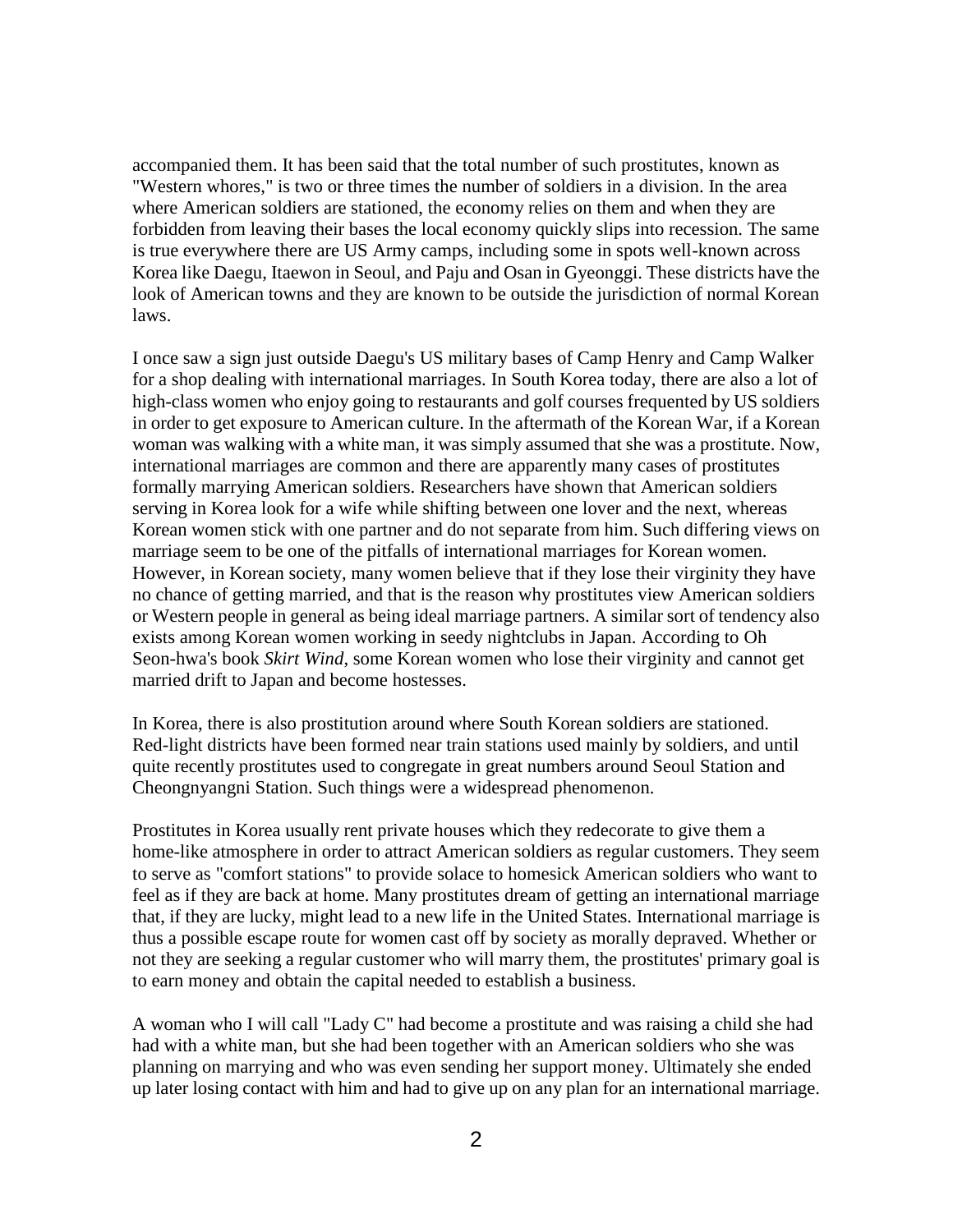She became a coffeehouse manager, using the money she had saved up, and recently died in a traffic accident.

Although depraved acts like prostitution are deviations from the straight path known as marriage, the prostitutes themselves may see prostitution as being their own path to marriage. These ironic occasions when prostitution leads to marriage can also be seen in South Korea's coffeehouse prostitution industry. Likewise members of the general public might consider prostitutes as people protecting society from sexual violence, but prostitutes view themselves as people trying to work their way up to normalcy from the lowest rungs of society. Though the government may attempt to suppress prostitution, the people's opinions on public prostitution vary widely.

Next I will give my thoughts on "coffeehouse prostitution" in Korea.

### **Coffeehouses**

Though I had been a frequent visitor to coffeehouses, I had not known that they were centers for prostitution. I stopped by coffeehouses habitually when doing field studies of farming villages and fishing villages. I ended up becoming interested in the functions and characteristics of coffeehouses, and that is how I noticed for the first time the presence of prostitution.

A full-fledged coffeehouse industry in Korea did not start until Japanese colonial rule. During the reform period in Korea just prior to the colonial period, black tea and coffee brought by Western diplomats spread amongst Korea's upper classes. Korea's first coffeehouse was attached to a hotel in Incheon, and the first such hotel-affiliated coffeehouse in Seoul was established in 1902 by Russian citizens of German descent. Modern-day coffeehouses began to appear following the March 1st Movement of 1919. It was after that that Japanese citizens took the lead in setting up Aokido coffeehouses and in the Chosun Hotel, followed by the opening of a modern-day coffeehouse around 1923 on Mount Geumgang. Coffeehouses next sprung up as cultural spaces for Korean entertainers, and prior to World War II, they had also become sites for hosting exhibitions and book publication parties as well as gathering places for unemployed people.

After the end of the Korean War the pre-war role played by coffeehouses as centers for cultural activity shifted. From 1960 and onwards, the coffeehouses, which were once run by intellectuals, expanded due to the appearance of a new business model based on a "madam" and the waitresses known in Korean as *agassi*. It was then that the coffeehouse business really took off.

In 1944, there were 60 coffeehouses in Seoul, but by 1955 there were 286. That number reached 1,041 in the year 1960 and then rose to 3,359 by the year 1977. The general setup of these coffeehouses involves one manager, two waitresses, one delivery man with a moped, and one male cook. When the manager hires a waitress, he first pays an employment agency a placement fee amounting to ten percent of her salary, and then upon bringing her to the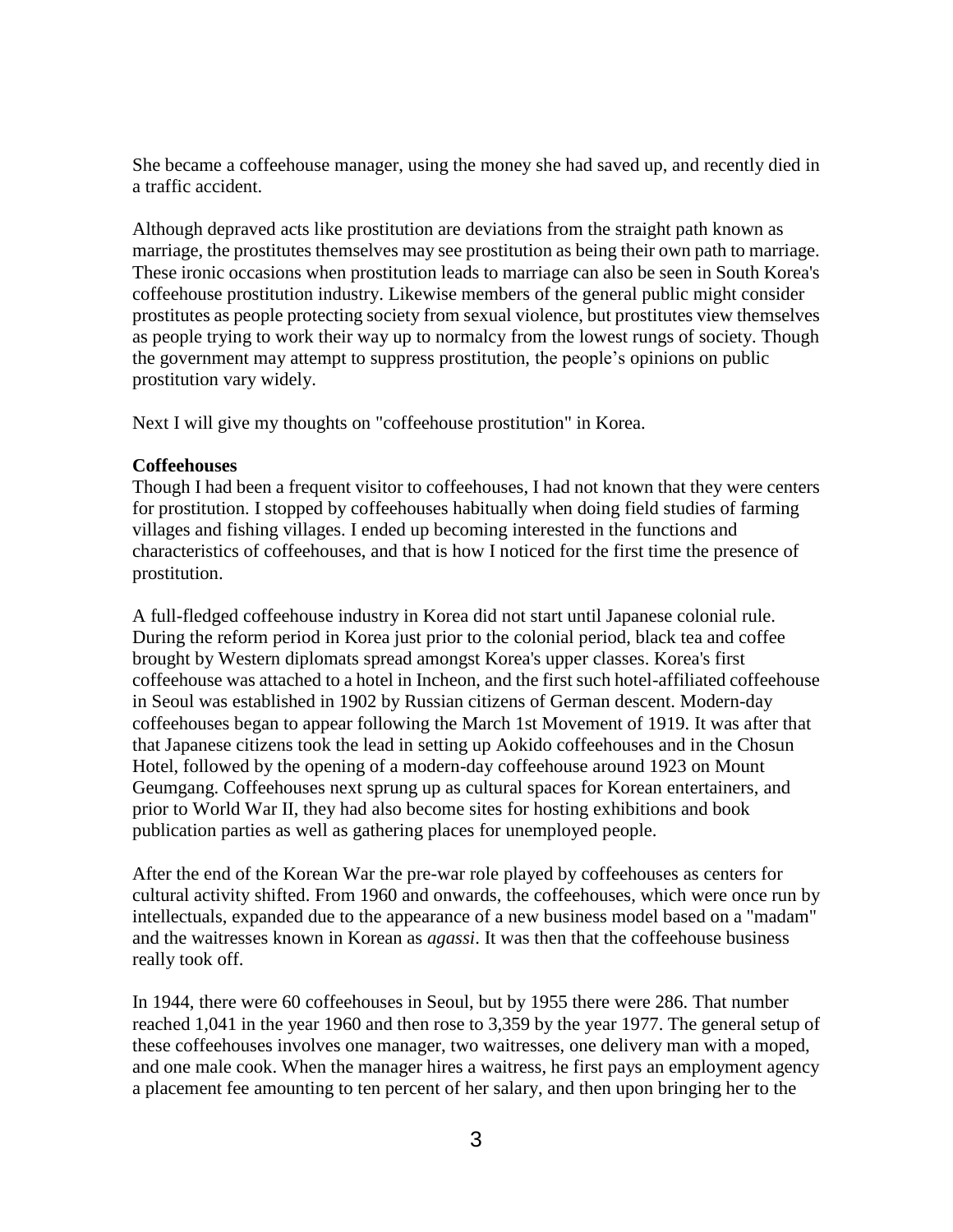coffeehouse, he pays the waitress in advance for her first month of work. I was told that the coffeehouse waitresses are paid 1,200,000 won monthly with free room and board, and the fee paid to the employment agency is therefore 120,000 won. A Korean professor who I was travelling with mentioned to me that their salaries alone are somewhat higher than the starting wage of a university professor but are even more impressive when you take into account the free room and board.

The manager is responsible for bringing a madam and waitresses to the coffeehouse, but it is the madam who takes care of the waitresses. The madam plays the role of a big sister for the waitresses, giving them guidance on things like customer service, makeup application, and their on-duty hours. The madams also serve as emotional support for the waitresses, and I have been told that a madam may resign if she does not get along with the waitresses. Still, taking care of customers remains the primary duty of the madam.

The madam of a coffeehouse dresses in the traditional Korean women's garment known as the *chima jeogori* and her job is to entertain and chat with her regular clients. Madams with a good reputation will attract a great many customers. The madams and the waitresses are also sent out to take orders and deal with customers who want credit. This "madam system" had spread quickly throughout Korea, but now coffee shops similar to the ones in Japan have become popular in urban areas and madams are gradually being replaced by waiters. Even so, the madam system still persists in the countryside.

Nevertheless, coffeehouses remain important as places to rest or socialize, both in cities and the countryside. Their usual adult, male customers often visit coffeehouses several times each day, and those who become the regular client of a madam can freely take advantage of all the coffeehouse's services. Many people select one coffeehouse as their regular haunt, and in provincial cities the lineup of customers at any given coffeehouse is more or less fixed.

One challenging aspect of running a coffeehouse is competition with other stores. To prevent business from being taken by other coffeehouses in the neighborhood, coffeehouses do extra services for their customers and cultivate many regular clients. Even more troublesome is the fact that they must insist on on-the-spot cash payment rather than credit or else they won't make any money at all. Coffeehouses have had to expand above all into the field of direct coffee delivery in order to stay competitive. Direct coffee delivery was made a success through the use of delivery men on mopeds who carry the waitresses all over town. In some circumstances the waitresses themselves might drive the mopeds, and seeing them do their deliveries in the city is not unusual. It was the introduction of the moped into South Korea which made this new field of service feasible.

A coffeehouse that I will call "Coffeehouse R" told me that it does direct coffee deliveries to 130 locations in a day. The waitresses jump onto the back of mopeds driven by delivery men while carrying a coffee pot and coffee cups in their hands. In order to cover as much ground as possible, they plan out a route through several locations near to one another. After delivering coffee to the first customers on their route, they continue through the rest of their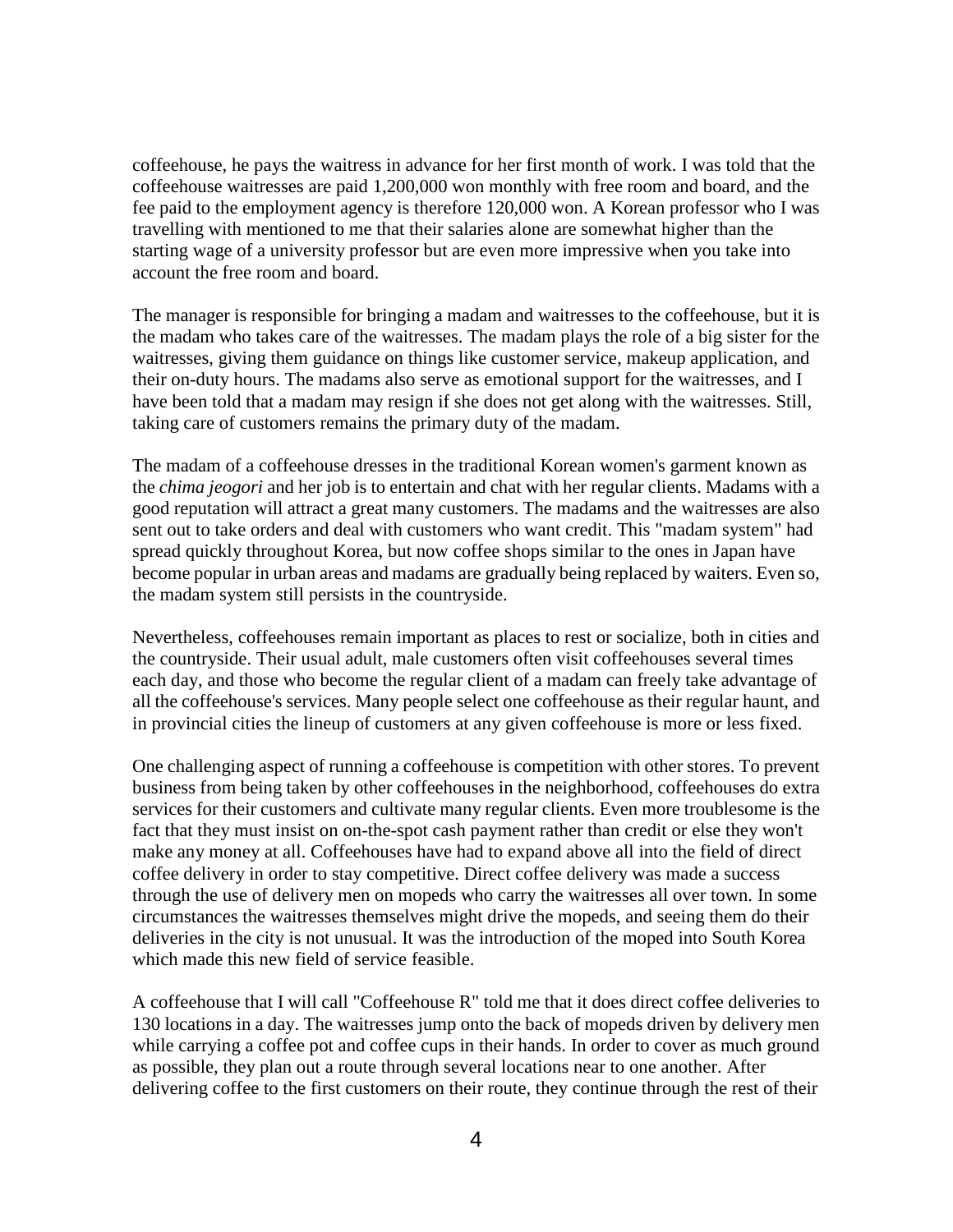rounds while the first ones are still drinking, and then backtrack in order to collect up all their coffee cups on the way back to the coffeehouse.

Such delivery orders come from many places including government offices, inns, eateries, and even individual homes. Sometimes single people at home or at an inn order enough coffee for several people, and I was told that the waitresses take special care for those occasions. It was then that I learned that some of these people were included in the "ticket" system. These tickets are a trade secret known only to their most trusted regular clients.

Photo Caption: A coffeehouse waitress (unrelated to the women described in this book) delivering coffee to a customer.

### **Listening to the waitresses' stories**

When I tried to speak at length with a coffeehouse waitress for the purposes of my research a madam mentioned to me the "tickets," known informally as *bong*, and told me to use one. This is how I first discovered the ticket system.

Under the ticket system, a customer may have a waitress all to himself on an hourly basis. When a customer wants exclusive access to his favorite waitress or madam, he calls up the coffeehouse to order a ticket, and then the madam weights the merits of the request based on things like whether or not the employee has enough time. If the madam approves the request, the customer is charged by the hour. The price varies somewhat between coffeehouses, but it tends to be roughly 20,000 won per hour. It was explained to me that, officially, the tickets exist to respond to those customers who want a chance to eat and drink with their favorite waitress or madam, but in practice the system has attracted social criticism for being connected to prostitution.

This matter would later become widely known through the popularity of the 1986 movie *Ticket*, directed by Im Gwon-taek, which takes up the subject. In this film, Ji-suk (played by Kim Jee-Mi) was the wife of a dissident writer but is now involved in the sex trade and is bringing waitresses to a port city in Gangwon Province, where she runs a coffeehouse. One of them is Se-young (played by Jeon Se-young), who has never worked as a coffeehouse waitress before and is scolded by Ji-suk when she refuses a request from her customer. Se-young's boyfriend Min-su, who is a university student, visits her and tells her that he cannot pay his tuition and will have quit university. Se-young tells him that she will find the money, and while searching for some way to do so she becomes intimate with Captain Pak. Min-su ends up finding out about Se-young's relationship with Captain Pak and breaks up with her. Ji-suk meets with Min-su, but does not succeed at convincing him to reconsider.

Coffeehouse waitresses prostitute themselves during coffee deliveries because of their money worries, which sometimes stem from the need to support their families.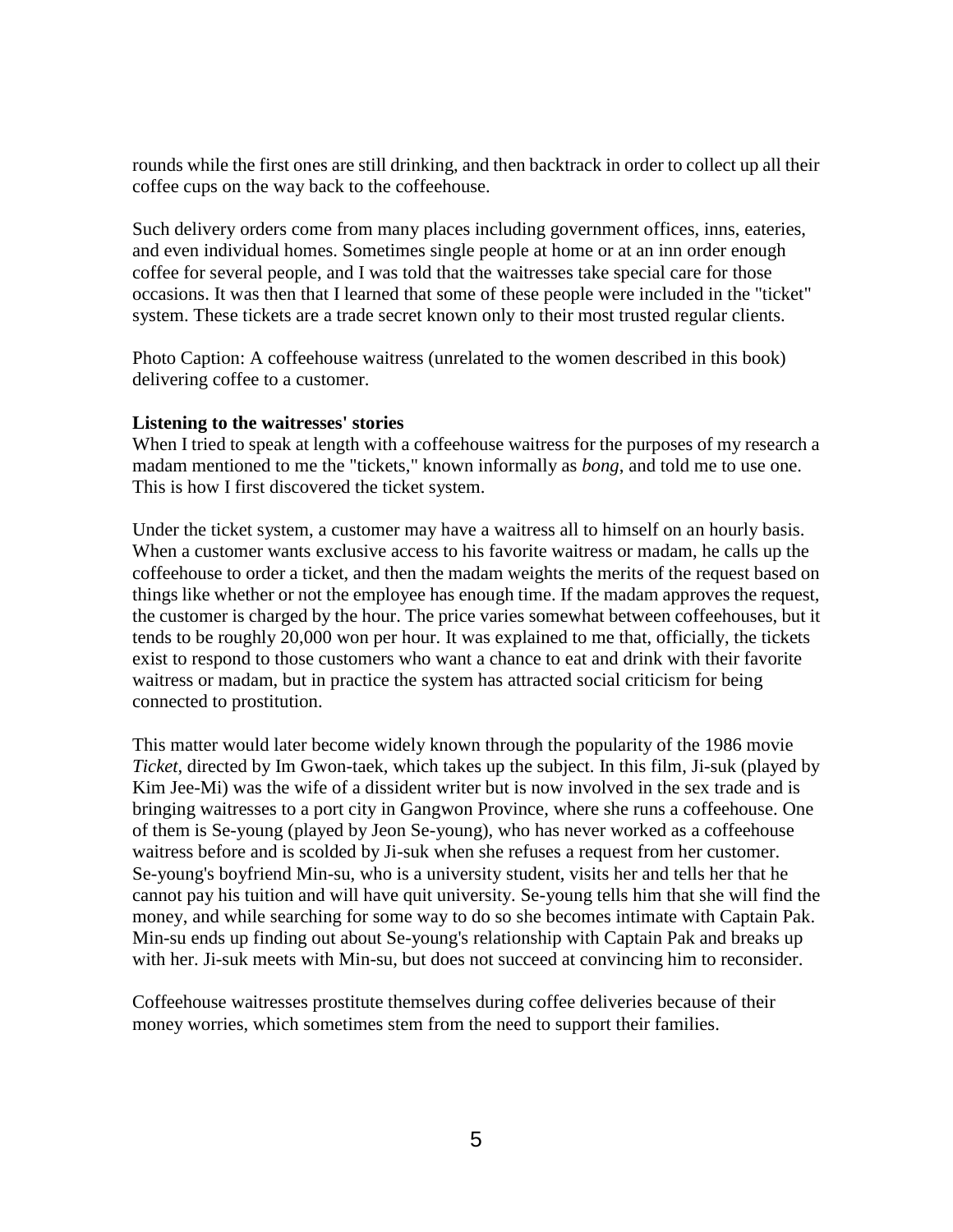When I was walking through the islands of South Jeolla Province, there were a lot of coffeehouses with signs stuck on their entranceways reading "Our coffeehouse does not accept tickets." I decided to investigate several of these places.

"Coffeehouse T" was reputed to treat its employers better than any of the nine coffeehouses clustered around the local town hall. The madam was paid a salary of 1,500,000 won and the waitresses were paid a salary of 1,400,000 won. It did not have any delivery men with mopeds, so it didn't do long-distance deliveries and instead just had the waitresses do deliveries on foot to locations near the coffeehouse.

Although this coffeehouse also had a sign reading "Our coffeehouse does not accept tickets," I was told that, in fact, sales of tickets, priced at 10,000 won per hour, accounted for twenty to thirty percent of their sales. I heard that on one day the coffeehouse ultimately made 200,000 won, of which about fifty percent were from deliveries, thirty to forty percent from in-store sales, and twenty percent from tickets. The cost of a ticket is paid entirely to the madam and is later received by the waitress as part of her monthly salary. Still, the waitresses are able to make good money from tickets. Depending on their own skill, waitresses may also receive tips completely independent of their regular salary. I was told that the tips known as "bathroom charges," which waitresses get directly from customers in exchange for sexual services, amount to a hefty sum of money. On deliveries, the waitresses told me that they do not have any set regular clients, but instead take orders from anywhere they receive them.

One woman of twenty-nine years, who I will call "Lady G," had become a coffeehouse waitress and, after only two years, came to "Coffeehouse T" for a 1,400,000 won advance payment received via her employment agency in Gwangju. The manager of the coffeehouse had paid her employment agency a grand total of 1,600,000 won which was her advance payment plus a 200,000 placement fee. What's more, "Lady G" requested an additional 5,000,000 won advance on her salary so the manager loaned her the money. Because there are so few people willing to work as coffeehouse waitresses, the manager complied with her request, and giving her a loan was also a form of security so that she would work there for a long time.

Despite this, there are various reasons why most coffeehouse waitresses do not stick to any one job for long. In cases when a waitresses quits within three months, the next employer simply ends up assuming her debt. In Seoul, there is a system where coffeehouse waitresses start work at 9:00 AM, go home at 10:00 PM, and then get a day off, and these waitresses might make a monthly salary around 850,000 won. In addition, even though coffeehouse waitresses make high wages in the countryside, they can still run into problems here as well. For instance, if they do not undergo a physical examination for things like STDs every six months then they will not receive a certificate of good health and will not be able to continue working.

The ticket system generally applies to times between 8:00 AM to 9:00 PM and waitresses can make good money during this period. I have been told that the waitresses do not want to work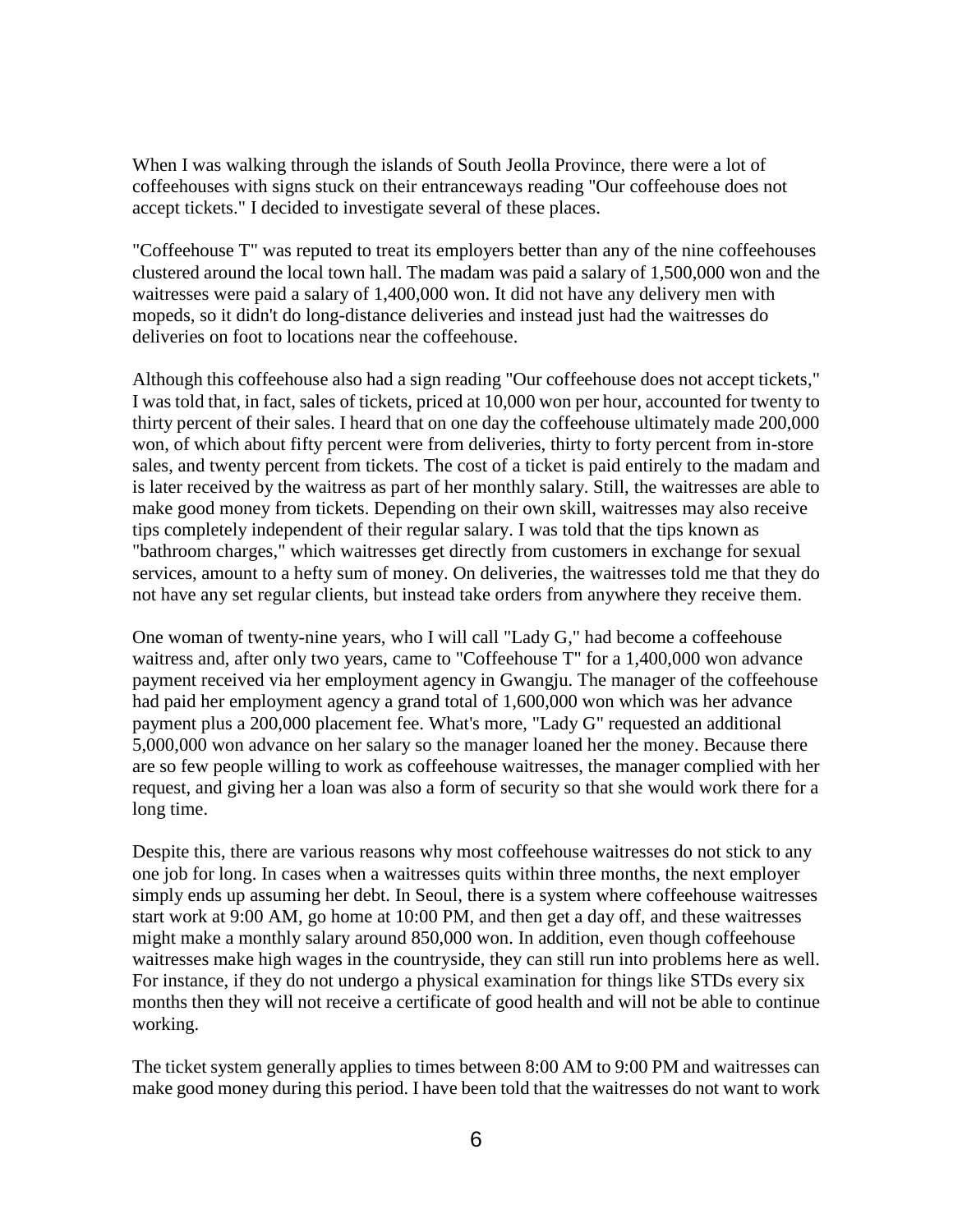outside this period, especially between 11:00 PM and 1:00 AM, when they would have to service drunk men from bars and restaurants.

These restaurants do not hire their own coffeehouse-style waitresses because their labor costs are already high, but often make transactions by borrowing such waitresses from coffeehouses. When the coffeehouse waitresses receive an order from a restaurant they are supposed to take it whether they like it or not, but the normal number of ticket requests they receive are more than three times what they can handle. Some of their customers do disgusting things to them or make unreasonable demands, and at those times the waitresses respond by refusing tips even when offered them. There are some customers who refuse to pay at all even after they have had sex with the waitress, but as troublesome as that is the waitresses cannot report them since prostitution is illegal, and they have no choice but to put up with it. Some customers are also delinquent in their payments when ordering coffee, but here the waitresses have legal recourse and can resolve the problem.

Coffeehouse waitress "Lady K," age thirty-one, at first went by her real family name, but in Yeonggwang County she used a different name, as well as another different name in "Coffeehouse T". In this business there are very few people who go by their family names, as is normal in Korea, but rather they often use just their first names. Coffeehouses waitresses stick with one name once they select it, changing it only if another person with the same name comes to their coffeehouse or if they are rejected in love. In the former case, I am told that the new arrival will switch to a different family name and use that. Almost all the waitresses keep either their real first name or their real last names, and few will adopt an entirely fabricated alias.

"Lady K" spent ten months in a coffeehouse on an island in South Jeolla Province and then went on to work in the South Jeolla counties of Jangheung, Yeongam, Gurye, and Jindo before coming to Gwansan. Like "Lady G," her transfers were arranged through an employment agency in Gwangju. There are numerous such employment agencies in Gwangju, seven to be precise, but "Lady K" has done all her work with just one of them. In the past, "Lady K" had relied on a woman who sold cosmetics to take care of her job transfers from coffeehouse to coffeehouse, but now she almost invariably uses an employment agency.

The women who get into the coffeehouse business as waitresses come, by and large, from bars. Girls from the countryside who have run away from home or women who have been involved in prostitution start out working in bars and then later switch to coffeehouses in the hopes of finding somewhat more respectable work. Coffeehouses are their preferred form of employment because, unlike bars, a coffeehouse is a daytime job and their customers want normal relationships with them, possibly even marriage. In other words, it's said that a job as a coffeehouse waitress might even evolve into a marriage into a good family. Each and every coffeehouse has its own stories, passed from one person to the next like folklore, about waitresses who succeeded at finding a husband at that very coffeehouse. I was told at one coffeehouse that a waitress got married to a rich and kind man just a few days ago. He had left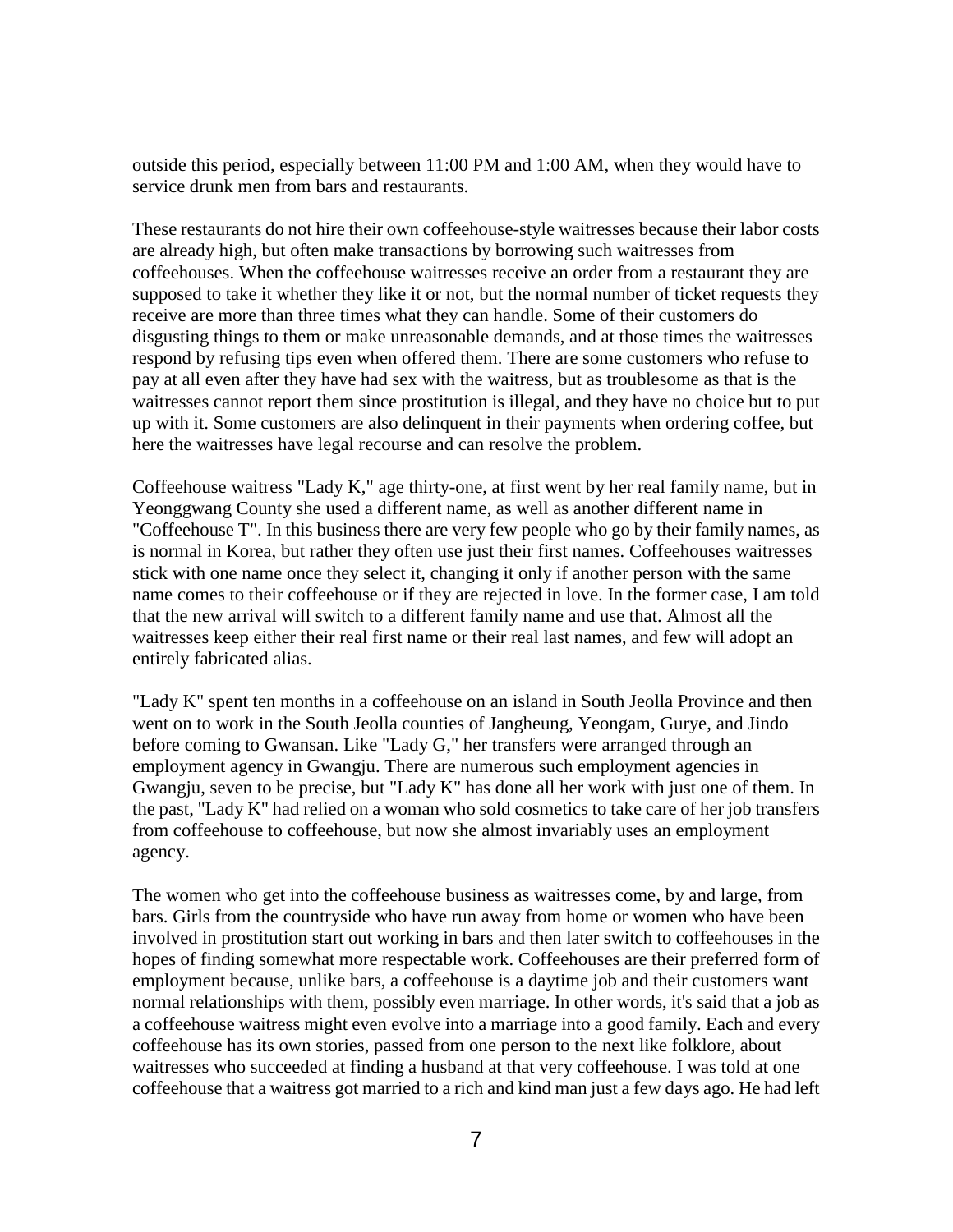his home when his wife had cheated on him and left home. Then he found at this coffeehouse a woman, skilled at housework and was good with children, who he married, and now they live happily ever after.

## **Seeking marriage**

There are many coffeehouse waitresses who aspire to get married but there are not very many suitable partners for them. A "suitable partner" needs to be both rich and kind. The waitresses do not want to continue living in a farm town. They would like to marry a businessman. The danger that they might become victims of human trafficking does exist, but it does not extinguish their dreams of marriage. There are indeed many people who will enjoy a good married life, but, by and large, marriage for coffeehouse waitress is not easy. Even if they do find a suitable partner, objections might come from friends and family and terrible arguments might occur. The percentage of such marriages that actually go off without a hitch is extremely low. Because of this, there is a general tendency for people to look down on the coffeehouse waitresses who walk about with their coffeepots in hand.

One waitress joined a coffeehouse after divorcing her abusive husband and was paying someone else 300,000 won a month in child care expenses to raise her children.

A talented waitress with many years of experience might become a madam, but being a madam is a difficult job with considerable responsibilities attached, so many people remain coffeehouse waitresses even into their thirties. "Lady K" is also still working as a coffeehouse waitress, though she mentioned that she wouldn't mind becoming a madam. She stated that she does not want to get married because all men are two-faced and unfaithful. She insisted that no matter how well-behaved a man looks, he will show his beastly side sooner or later.

According to "Lady K," seventy percent of the customers who come to her coffeehouse are old men, many of whom want to grope the waitresses. She said that it is rather tiresome dealing with their many stock questions like "How old are you?" and "Where are you from?" She added that younger men are honest and do not usually act like that, so they are better customers. Women also come to the coffeehouse, either together with a man or with other women, but they never come alone.

"Lady K" told me that the best customers bring a lot of friends, talk quietly, and leave in a short period of time. Those who do the opposite cause inconvenience, such as people who come alone, sit around for a long time, and do things that get on the nerves of the waitresses. Some customers say crude things to the waitresses, but the ones who are basically good-natured do not leave a bad impression even if their language is bad. What the waitresses really hate are people who speak kindly but have cold hearts. In small villages, some customers use coffeehouses as their set meeting places due to their friendships with the manager and might bring in a lot of other people with them, but there are other customers with no fixed loyalties who will pop into any coffeehouse.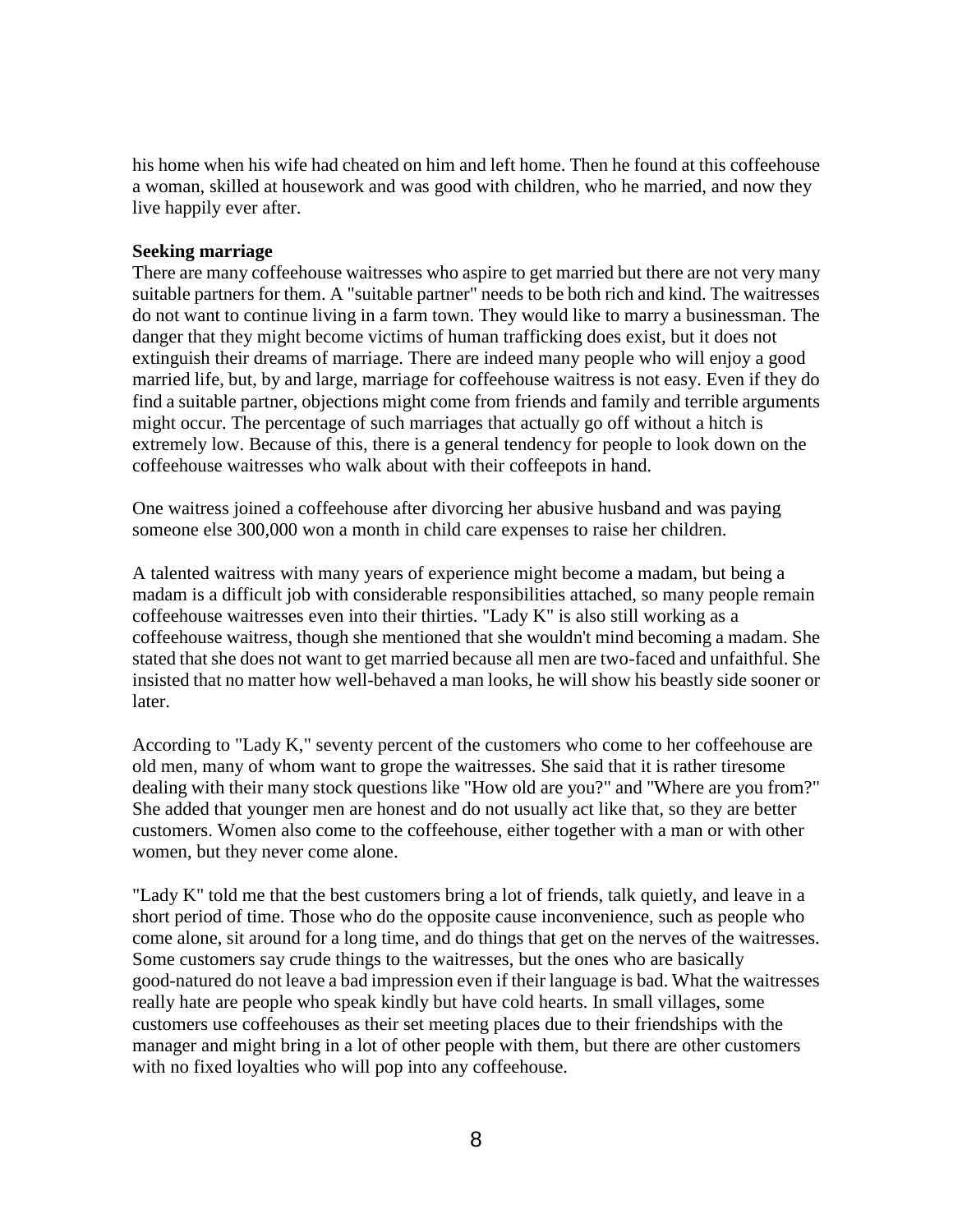Even though their salaries are fixed, coffeehouse waitresses strive mightily to raise their sales. As their line of work has many challenges, being able to improve their sales gives coffeehouse waitresses a sense of job satisfaction.

However, "Lady K" had a few bitter experiences in her job. There were a lot of violent men at the port near where she worked. They had vulgar mouths and vulgar hands, often trying to grope the waitresses. When they got a ticket some of them thought they could do whatever they wanted to the waitresses and demanded sex right away. One day a man twenty-seven years of age bought his own ticket and then closely watched her reaction as he poured liquor onto a watermelon and tried to force her to drink it. When she refused and went back to the coffeehouse, the man angrily phoned up the madam and told her that "Lady K" was not a good employee. When things like this happen it is customarily the job of the madam to stand up for her waitresses, and it is also a test of the madam's authority, as the verbal abuse that she can dish out to an adversary is proof of her experience. A good madam will give her customer a real tongue lashing in order to settle the situation.

Some have even said that in coffeehouses, it is not the customer, but the waitress who is always right. Even so, I have been told that when a coffeehouse waitress has no work she goes back home, naturally telling her parents that she is on leave from the factory, and in this relaxed atmosphere might doze right off for twenty-four straight hours. At these times the waitresses sometime also meet up individually with people from their coffeehouse and form a mutual finance group with them.

"Lady A," thirty years of age, did not tell me her family name. She was a madam who never let her guard down. When I asked her if she made a monthly salary of about 1,500,000 won she replied, "I made that for three years in Jindo and later came here. I chose this coffeehouse because all the customers who come here are well-behaved." Though she refused outright to permit any photography or answer any questions about the coffeehouse, she did provide me with some information.

Her coffeehouse sold tickets at 20,000 won for a two-hour block, and she also informed me of the meaning of *bong*, the slang word for a ticket. The word came into use because when the waitresses went to spend an hour with their customer they brought five energy drinks called *bong*, which were sold for 2,000 won each.

The madams manage the waitresses' time, but they don't have the right to appoint personnel or other such administrative duties. "Lady A" was also kind enough to offer me the perspective of the coffeehouse manager, who was having problems with the mounting labor costs of paying for the coffeehouse's four waitresses. She mentioned that they also have to occasionally deal with the problem of waitresses who take their advance payments and then run off. Her remarks were consistent with her role as a supervisor of the waitresses and gave me a rather different impression from what I heard from the waitresses themselves.